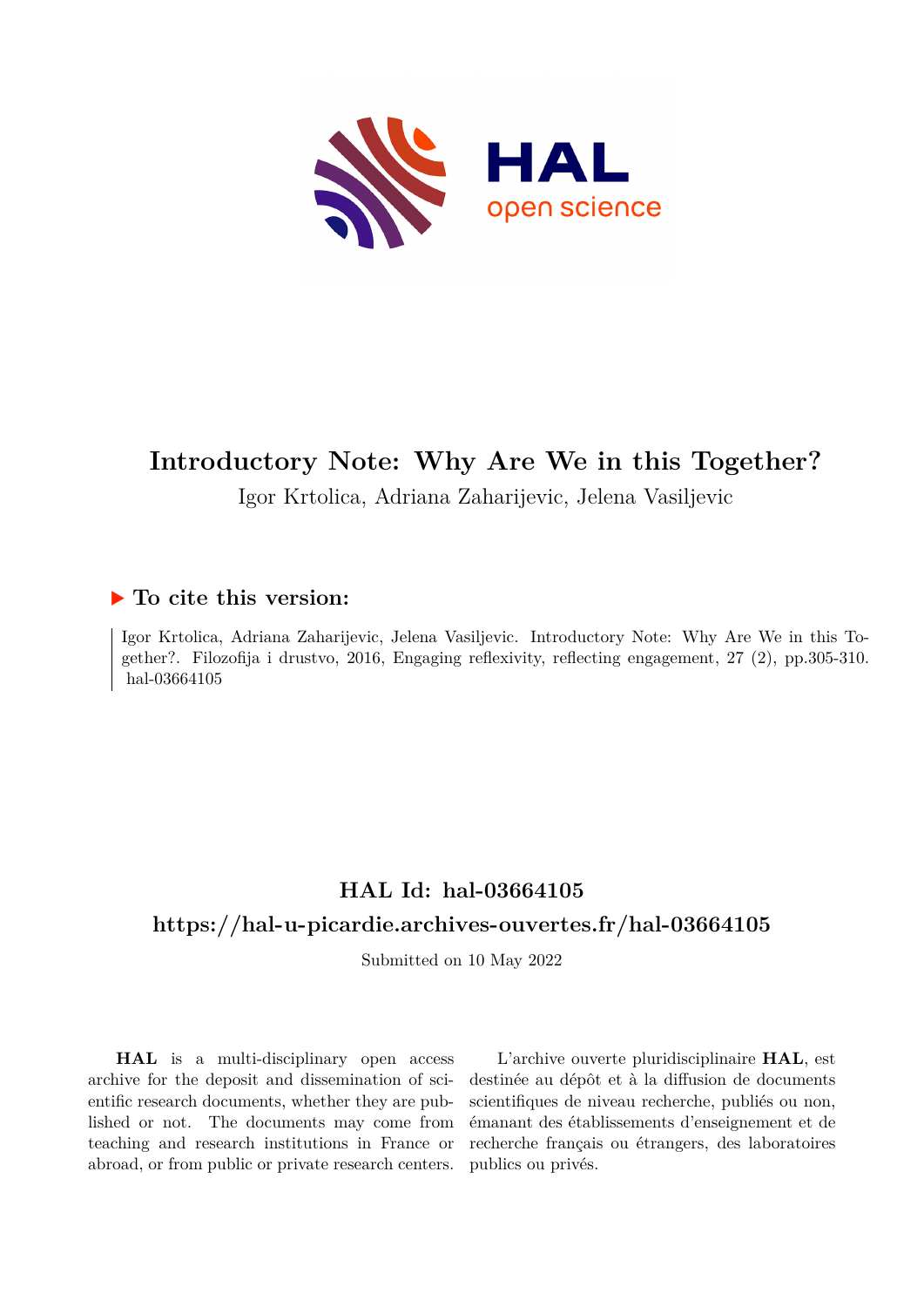Igor Krtolica Adriana Zaharijeviࣀ Jelena Vasiliević

## **Introductory Note: Why Are We in this Together?**

One of the opening lines a person browsing the Web – a wandering cyber flâneur, if you will – would read upon coming across the Web presence of our group, are the following innocent-sounding statements: "The Group for Social Engagement Studies … combines theoretical and empirical research … realized by the community of philosophers, sociologists, anthropologists, political scientists … [studying] productive reflection on the civic, public and social forms of engagement, that draws upon the vision which animated the founding act of the Institute for Philosophy and Social Theory itself…". Yet, if one lingered over these words – indeed, if one *engaged* more deeply with the meaning behind them – several issues emerge that need to be addressed.

First, there is the invocation of the *interdisciplinary community* of goaloriented people. Interdisciplinarity is one of those highly praised attributes of contemporary academic endeavours, an almost necessary condition for any scientific project to be funded, yet which has surprisingly low impact on the ways the corpus of knowledge, labelled 'social sciences and humanities', is reproduced. Departmentally entrenched divisions of theories, methods, objects of study and academic careers remain. So, how do we, exactly, as a 'community of various scholars' come together and perform a group-study of an object?

Second, the object in question – *engagement* – is conspicuous: in the introductory notes above, in our name, in the name of this volume. A word used so often, denoting so many disparate acts, relations and positions. Due to its elusiveness, but due even more to the centrality of its role – in this volume, as well as in our existence as a Group – we shall give it a special treatment in this introductory chapter.

Finally, the last segment from the quote speaks of the rootedness, or simply the historical and institutional background – to be interpreted in different ways: as a contextual background, as confirmation of tradition, as a call to break with that tradition, or a simple fact confirming that every field of study, and indeed every (in)formal group, has its founding fathers and mothers (see Zaharijević in this volume).

We shall address these three issues in reverse order, not because we wish particularly to honour tradition preceding us, but because a brief retreat into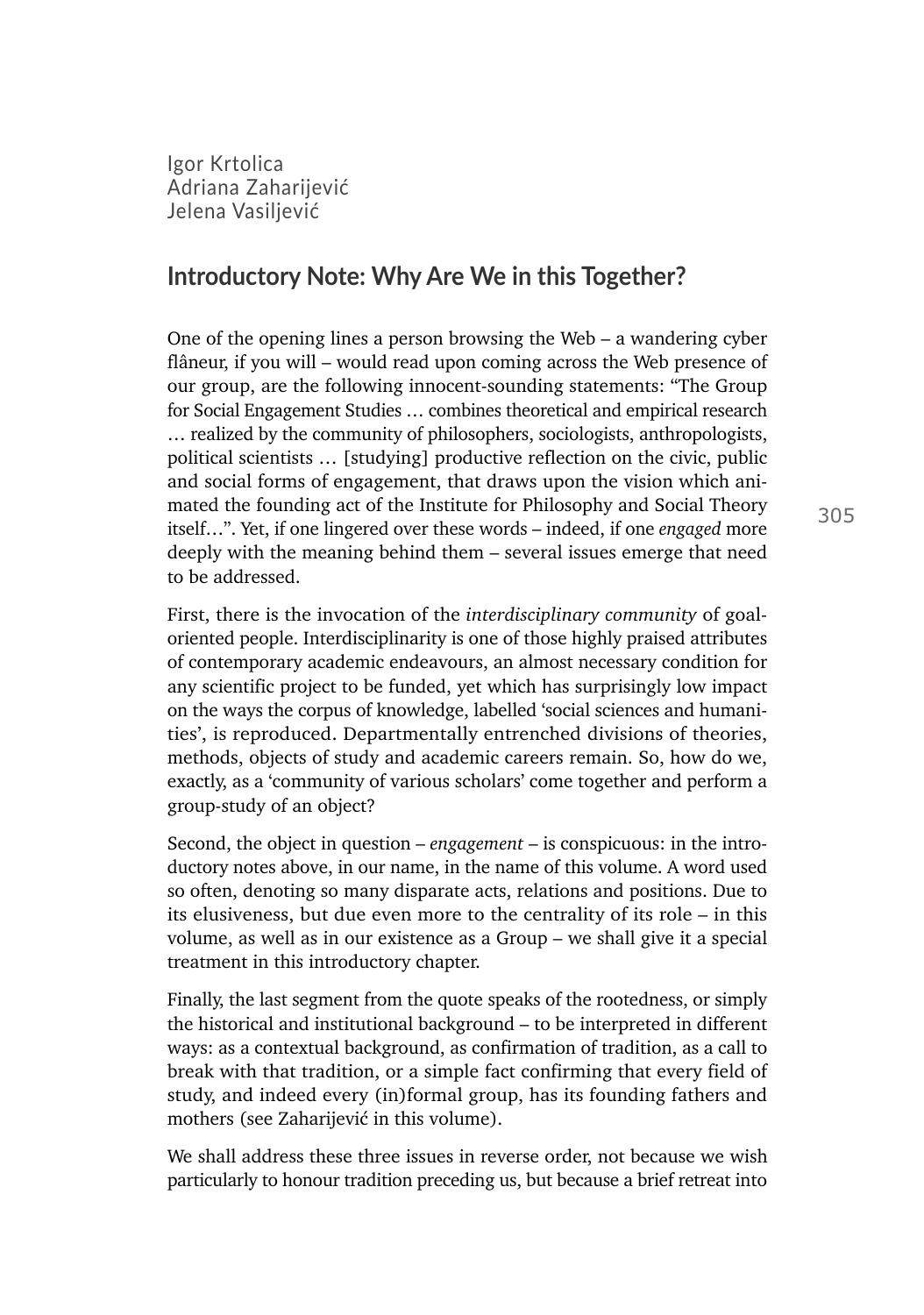the past will serve as an excellent introduction into the present (im)possibilities of engagement itself.

\*

Although Socialist Yugoslavia was, in comparison to other states of the Eastern Bloc, characterized by 'soft' communism, where citizens experienced far less political restrictions than in other communist regimes, the dissident movement did play an important role in invigorating overall social and academic life. Indeed, on several occasions, it did provoke severe state reactions. One such reaction was when a group of university teachers, active in the events of '68, got expelled from the University in 1975. After being deprived of their basic income, these intellectuals obtained strong support from international actors, even compelling the International Labour Organization to wade into the situation, calling on its conventions that forbade discrimination at work. In order to resolve the problem of 'disobedient' professors, the state founded the Center for Philosophy and Social Theory in 1981, within the auspices of the already extant Institute for Social Sciences. The Center provided space for intellectual work, albeit one that had to remain dissociated from teaching and direct transfer of knowledge. The transgressiveness implied in the very act of founding continued to pervade the space where knowledge was to be produced, but without 'spoiling the youth'.

Although their centre-stage influence had been formally removed, these dissident theorists would regain prominence at the moment when the Center obtained its current name – the Institute for Philosophy and Social Theory – and independent status, in 1992. This was by all means due to the specificities of the era, and the particular understanding of the role of theory, developed in what had thus become an independent institution. Various intellectual activities of its members had a clear political aspect and indubitable influence on public opinion in Serbia. The Institute became a workplace of many researchers and theorists who would become prominent political actors. Among them were: Zoran Đinđić, the assassinated Prime Minister, Vojislav Koštunica, former president of the state, and Dragoljub Mićunović, former President of the Parliament. The Institute was also a hub that provided space for intellectual advancement of many others, engaged in the emergent civil society or becoming leading academics in Serbia.

Thus, engagement, academic, social, and political, became emblematic of the Institute and one of its appealing features. However, times have changed, and the role of public intellectuals perhaps even more so (see Pudar Draško on intellectuals in this volume). Theaforementioned researchers (turned politicians) were undoubtedly engaged figures, leaving their mark on society. The legacy, the nature, and the context of their engagement remain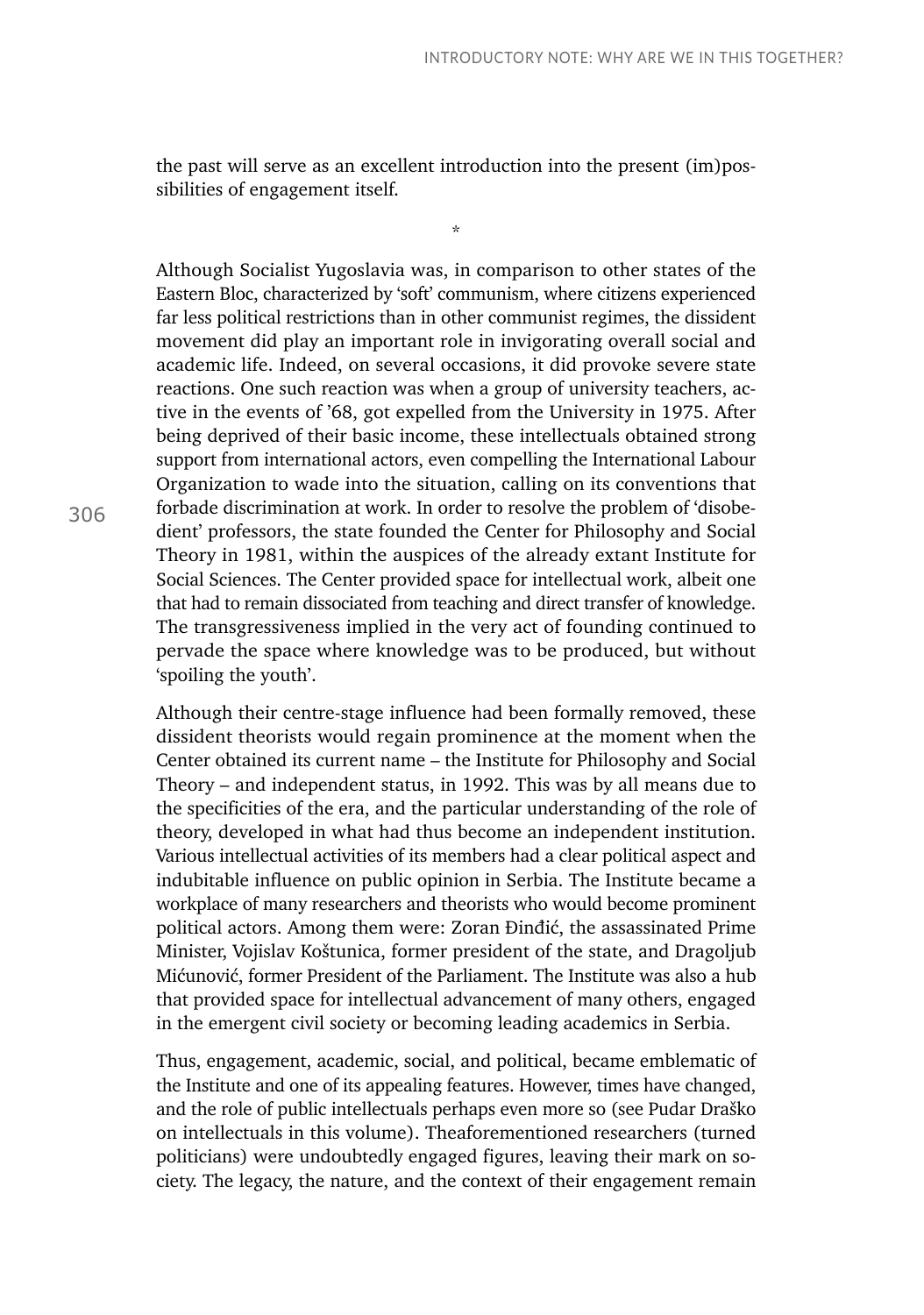open questions. Yet, some historical distance may help us situate their engagement and analyse it as a socio-historical phenomenon. Setting that time at arm's-length has also been a prerequisite for a new type of grouping to take place within this – in so many ways still transgressive – institution.

The Group for Social Engagement Studies was established in early 2014. And, as it is often the case, the name predated acts. Saying that the time is ripe for something, almost always assumes a series of unintended, contingent, but happy circumstances. Such was the case with the founding of the Group. A performative act of naming produced a loose grouping out of several women and men, strong individuals and ardent scholars with different aspirations, objectives and disciplinary constraints – which this volume represents well. But it was the logic of the name that has imposed itself on us: what was so intriguing about 'social engagement', yet at the same time so common and so ambivalent? Being grouped around such a binding name compelled us to define how we understand ourselves as actors, as agents who engage with the social: do we envision ourselves as engaged subjects, or do we simply want to stand aside disengaged, and analyse engagement of other people (our predecessors included)? Gathered together in a new form of institutional sociality, we wanted to understand what it meant (to have power) to institute, and how we may at times dissociate and de-centre sociality itself? The 'we' (see also Cvejić in this volume) emerged in the process of intruding, traversing each other's disciplinary turfs, interfering and opening spaces and fields of sociality. This we – hidden behind the name of the group – is versatile, broad and delicate, as is the space for critical reflection on what it means to be socially engaged, the space where we encounter each other as an ever-widening group.

To what does the Group for Social Engagement Studies aspire? When we speak of 'social engagement studies', are we referring to a new field of study? A common sense answer to a preliminary question – what defines a field of studies? – would be twofold. First, we could assume that a field of study corresponds to an objective empirical reality. In that sense, 'social engagement' would define an object or an experience that exists regardless of whether somebody takes it into account. However, philosophy teaches us not to mistake words for things, to distinguish between the language we use and objective reality. That is why, second, we could assume that, on the contrary, a field of study only corresponds to a subjective construction, to a linguistic or a mental object. In that sense, 'social engagement' would define an abstract object an individual or a group decided to isolate in the continuous spectrum of experience. However, this answer raises a serious problem: we must consider certain conditions or circumstances under which an individual or a group is led to abstract an object of experience. From

\*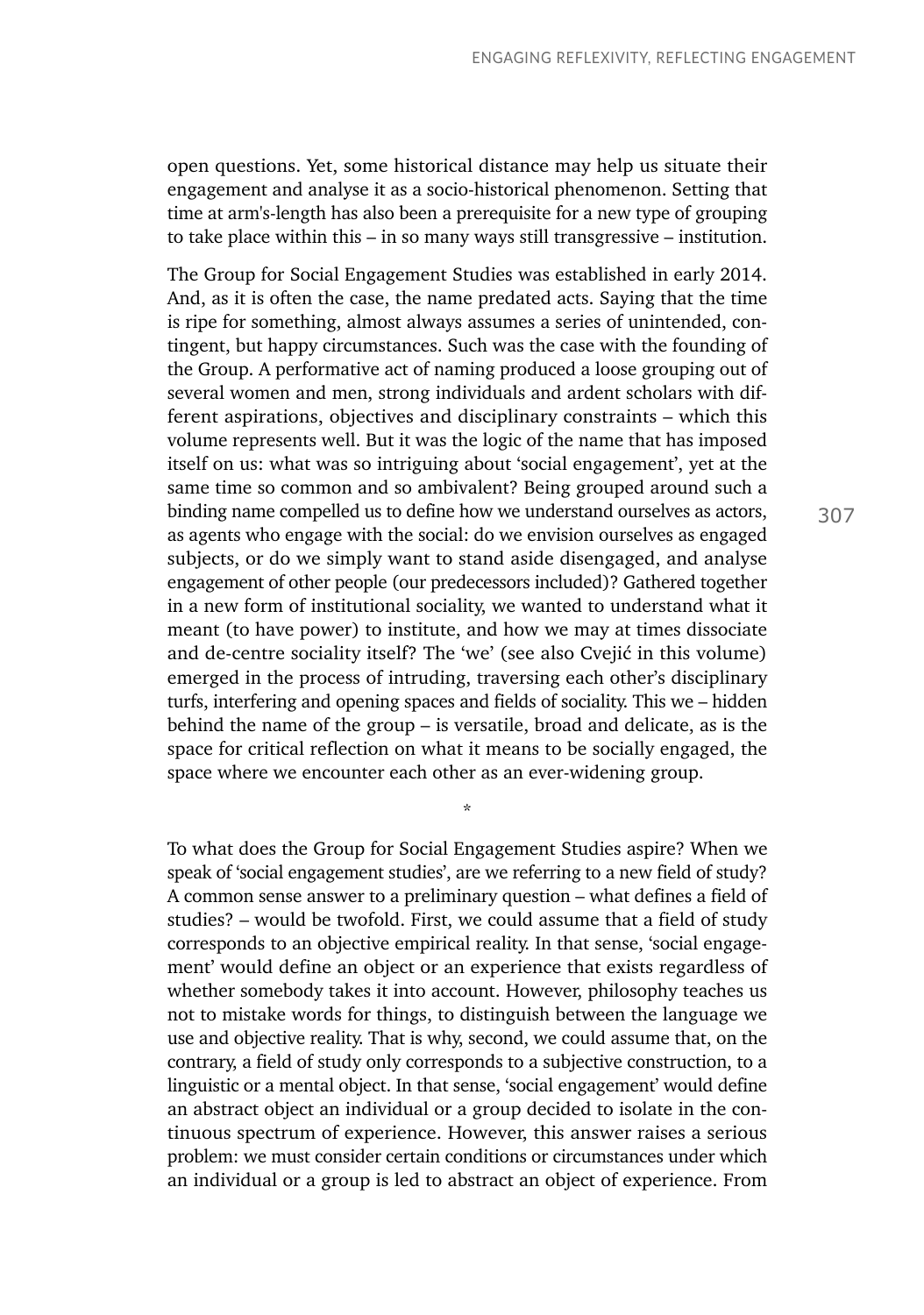there perhaps, there is a third answer to our preliminary question: a field of study is determined to exist as long as, under certain empirical circumstances, a group of people is driven to isolate a fragment of reality, to baptise it with a new or an old name (for instance, 'social engagement'), and to study it collectively. In that third sense, *a field of study, be it old or new, would correspond to a certain relation between socio-historically framed experience and an individual or collective effort to respond to it theoretically.* From this last vantage point, our preliminary question becomes: for what reasons did we choose this name and what kind of relation between socio-historical experience and collective response does it express?

Many essays in this volume are looking expressly at how to explicate (or complicate) the very word 'engagement'. By way of a certain reduction of the vast historical, linguistic, philosophical, affective or strictly political field of uses and misuses of the word – to which the texts that follow pay much closer attention – we will here only touch upon its double genealogy. On the one hand, in its French resonance, this word is rooted in  $20<sup>th</sup>$  century existential philosophy, and always calls to mind the fact that philosophical thought is never abstract. It germs and develops in the midst of a socially and historically determined situation. But where the French say '*engagement*', English might say 'commitment', which refers to a different 'practical' side of being engaged. Thus, on these two lexical levels, the word 'engagement' refers to the fact that a *situation* both preexists one's thought and action, and that it is at the same time the aim of the thought and action.

That is well captured by the double act of engaging reflexivity and reflecting engagement, because this parallel defines *critical theory* in its whole movement. On the one hand, 'reflecting engagement' means that theory critically reflects the conditions we live in, and is always subsequent. Our thought is not only situated, but also conditioned by a certain context, which is itself overdetermined. In other words: critical thought is never abstract, but has complex *empirical socio-historical* conditions, and the theory expresses these conditions. On the other hand, 'engaging reflexivity' means that critical theory must have social or political impact: it does not only speak *of* the social reality, it does not only say something *about* the political field, but as a theory it strives to have an impact on it (not to interpret it, but to transform it, as good old Marx said). In other words: critical theory is nothing else than a resistant and maybe revolutionary praxis.

But why social engagement studies *today*? 'Ideology' in the Marxist tradition was meant to explain the paradoxical conservatism of the masses. As Marx put it in the second half of the 19<sup>th</sup> century: why does the proletariat fight for its own exploitation rather than for its own objective interests? Later, in the 1930s, the Frankfurt School asked: why does the European working class turn towards authoritarian fascisms and totalitarianisms?; and then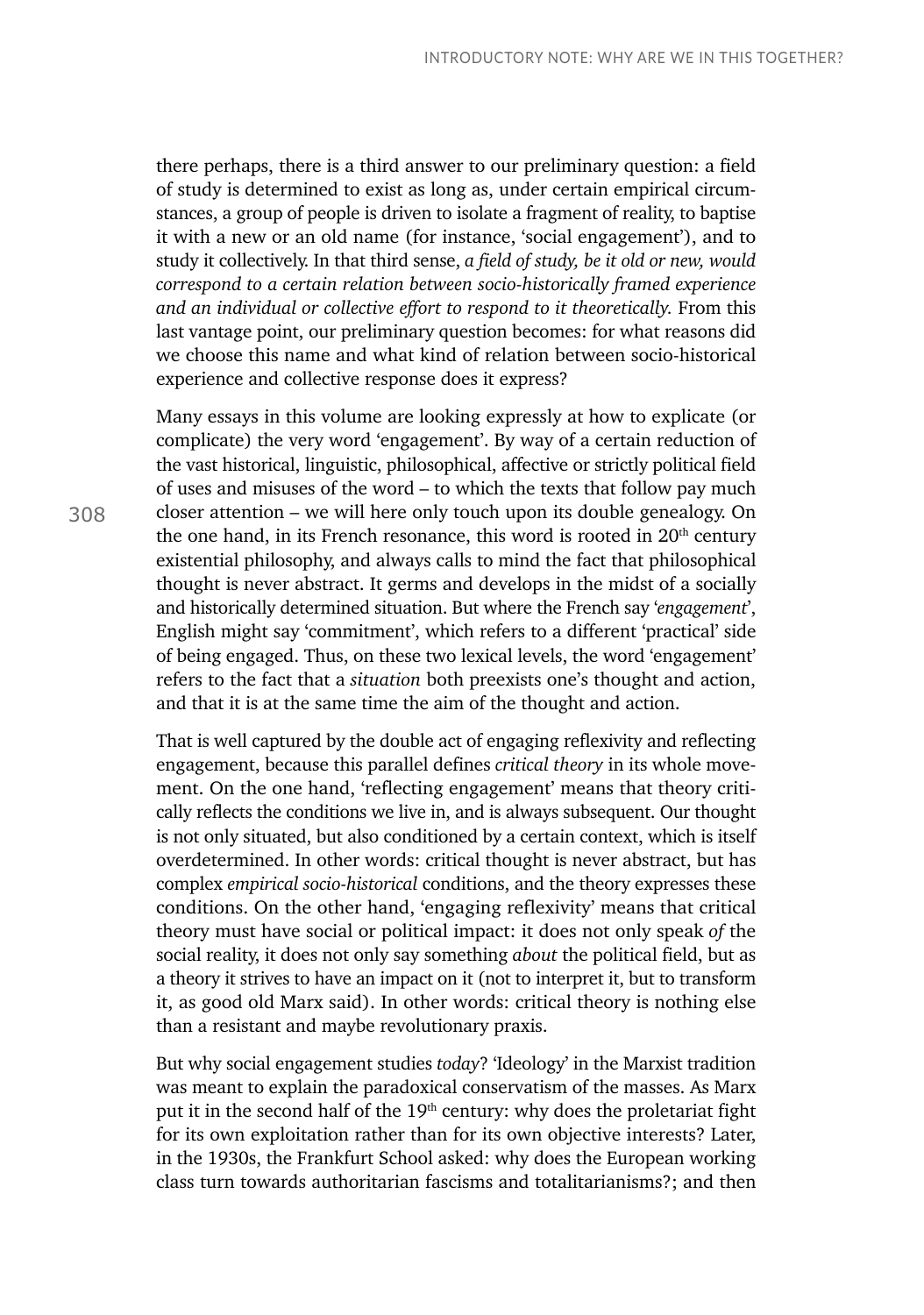in the post-WWII period, they asked: why do the American people and Americanized European masses desire this new opium called 'consumer society', 'leisure society', 'entertainment society', etc.? Today once again we must ask: why do most of the poor and vulnerable in Europe turn towards nationalist far-right movements instead of turning towards revolutionary groups? Thus, to the question 'why social engagement studies *today*?' we could say: *the problem is precisely that the nature of our socio-historical situation has become highly problematic, to such a point that the nature and possibility of engagement itself has also become exceedingly problematic*. Indeed, in Europe, resistance to the social order is a claim of far-right parties just as it is of the new Left movements. Then, what could be resistance today? What is radical, revolutionary? What are the potentials of solidarity (see Vasiljević in this volume)? Where does critique reside?

The history of the  $20<sup>th</sup>$  century, and particularly the history of broadly defined public and intellectual engagement, revolved around the enemy localizable in the sociopolitical field (whether the State, Nazism, Fascism, Communism, Capitalism, etc.). But if such an enemy ever existed in history, an enemy that one could readily know and recognize and then fight against, it is certain that the contemporary foe now wears many different guises. If social engagement is particularly problematic today, perhaps that is due to disengagement, depoliticisation and demobilization have become the new spectres haunting Europe – maybe it is because new forms of engagement, politicization and mobilization, adequate to our historical situation, are yet to be reflected and invented.

\*

And indeed, *the problematic nature of our historical situation has something to do with the interdisciplinarity we profess*. As far as the latter is concerned, we could say that there are sociologists, anthropologists, political scientists and philosophers among us, and that by articulating our different methods and objects we strive together to achieve a joint political goal. Yet both these institutional affiliations and these ready-made formulas barely say a thing about what we are dealing with now, collectively. Much like most researchers today, we no longer believe it is either possible or worth the effort to gather social sciences and philosophy under a unified Critical Theory – one that would, in turn, allocate a role to each discipline, and thus pave the way for a future emancipation of humanity. But this disbelief has historical causes too. What we are dealing with collectively – as well as individually – is a certain historical experience: something has been irretrievably fragmented, in our world and in our minds. There is a gap between, on the one hand, the subjectivity we have inherited from past decades of struggle, successes and mostly setbacks, and on the other, the fact that today there is no social space corresponding to this subjectivity.